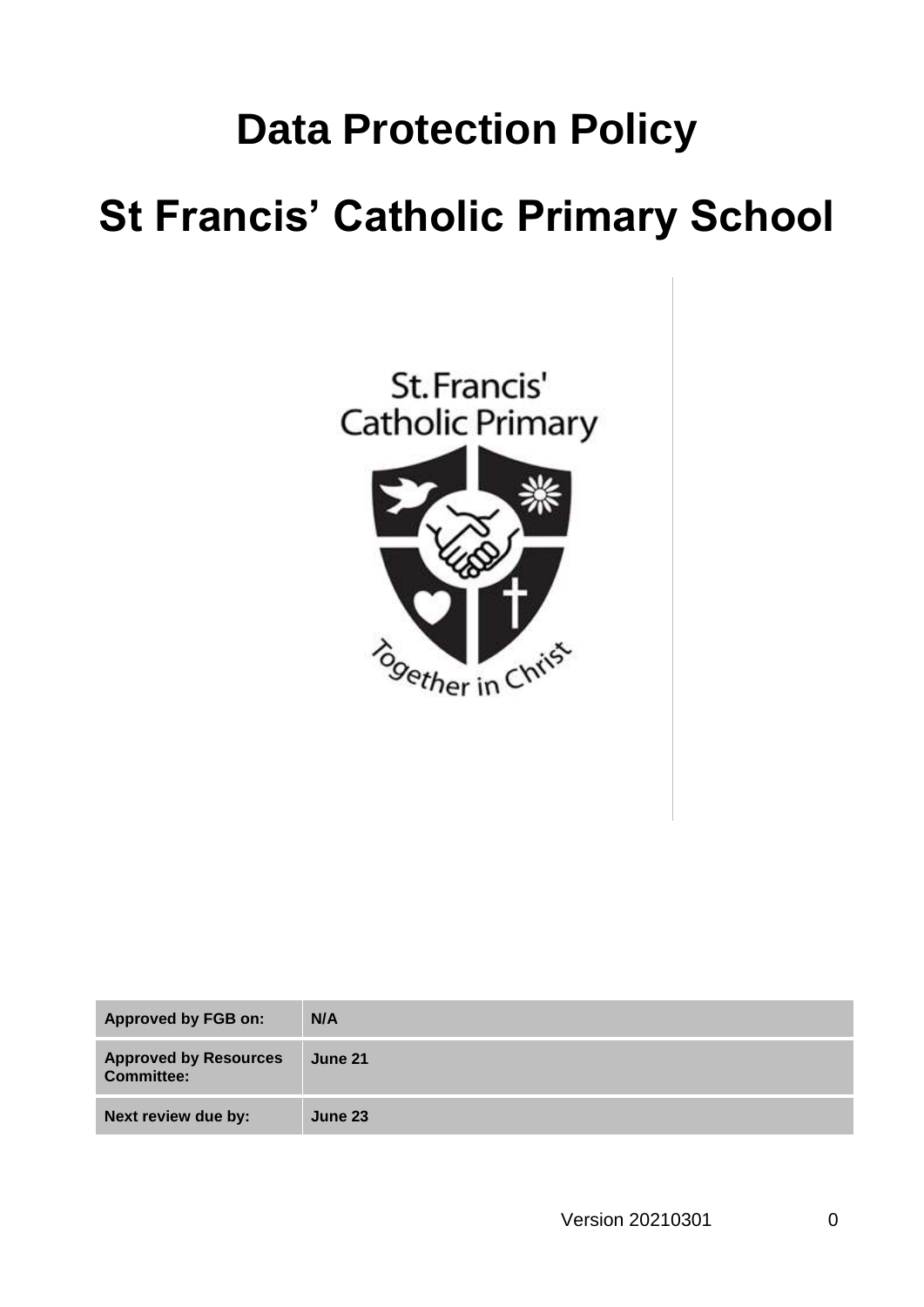Changes since previous version

Version 20171201 – base version

Version 20201001 – October 2020

Removed from section 11 – notification

The school will ensure that this notification is an accurate description of processing carried out by the school. The governing body will review the notification annually.

The school is responsible for submitting this notification to the Information Commissioner.

When the school plans to carry out new processing not covered by this notification, will amend the notification (if necessary) within 28 days of processing beginning.

Failure to notify or maintaining an incomplete or inaccurate notification is a criminal offence.

Version 20210301 – March 2021

Updated following Brexit transition and introduction of UK GDPR.

Refers to UK General Data Protection Regulation and Data Protection Act 2018 legislation throughout.

Section 8 page 10 – updated to reflect that many schools now use a publication scheme for FOI requests rather than a policy.

1. Policy Statement

St Francis' Catholic Primary School is fully committed to compliance with the requirements of the UK General Data Protection Regulation and Data Protection Act 2018. The school will therefore aim to ensure that all employees, contractors, agents, consultants, or partners of the school who have access to any personal data held by or on behalf of the school, are fully aware of and abide by their duties and responsibilities under the Regulations.

#### 2. Purpose

The school needs to collect and use certain types of information about people with whom it deals in order to perform its functions. This includes information on current, past and prospective pupils and employees, suppliers, clients, customers, service users and others with whom it communicates. The school is required by law to collect and use certain types of information to fulfil its statutory duties and also to comply with the legal requirements of the Government. This personal information must be dealt with properly whether it is collected, recorded and used on paper, computer, or other material. There are safeguards to ensure this in the UK General Data Protection Regulation and Data Protection Act 2018.

The school regards the lawful and correct treatment of personal information as critical to successful operations, and to maintaining confidence between those with whom we deal and ourselves. It is essential that it treats personal information lawfully and correctly.

The purpose of this policy is to explain how the school will ensure compliance with the UK General Data Protection Regulation and Data Protection Act 2018. It includes organisational measures and individual responsibilities which aim to ensure that the school complies with the Data Protection principles and respects the rights of individuals. This policy provides outline measures and puts in place a structure for monitoring compliance.

Detailed procedures and guidance do not form part of this overarching policy document. The detailed guidance can be accessed via the website/school office and links to relevant documents are included within this Policy document. Other related policies are listed under Section 15.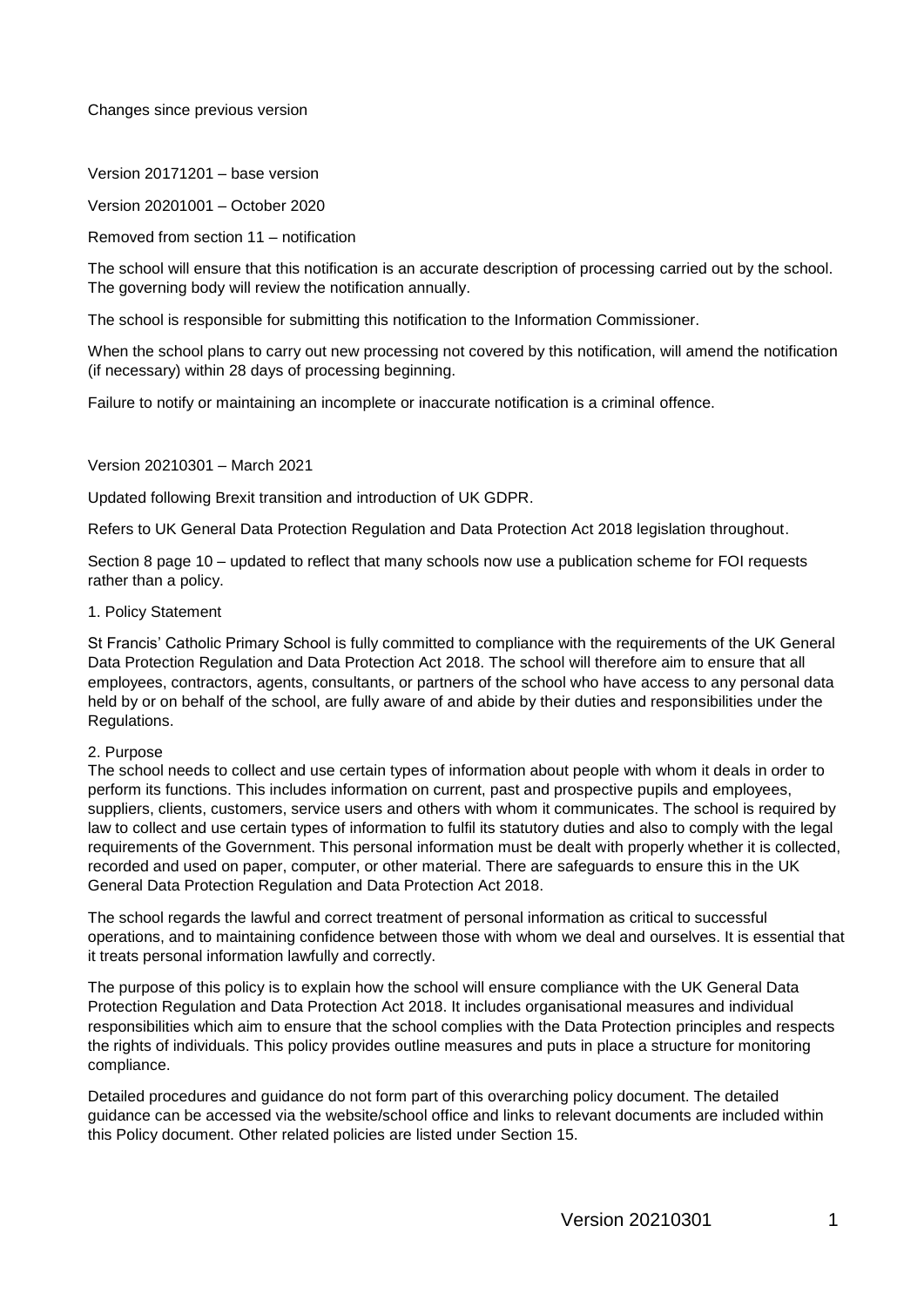### 3. Legal Context and Definitions

### 3.1 UK General Data Protection Regulation and Data Protection Act 2018

The UK General Data Protection Regulation (UK GDPR) and Data Protection Act 2018 governs how information about people (Personal Data) should be treated. It also gives rights to individuals whose data is held. The Data Protection Act came into force on 25 May 2018 and applies to all personal data collected at any time whether held on computer or manual record. The Regulation is enforced by the Information Commissioner.

The UK GDPR makes a distinction between personal data and "sensitive" personal data. Sensitive personal data is subject to stricter conditions of processing.

**Personal data** means any information relating to an identified or identifiable natural person ('data subject'); an identifiable natural person is one who can be identified, directly or indirectly, in particular by reference to an identifier such as a name, an identification number, location data, an online identifier or to one or more factors specific to the physical, physiological, genetic, mental, economic, cultural or social identity of that natural person.

**Sensitive personal data** is defined as personal data consisting of information as to:

racial or ethnic origin; political opinions; religious or philosophical beliefs; or trade union membership; genetic data, biometric data for the purpose of uniquely identifying a natural person, data concerning health or data concerning a natural person's sex life or sexual orientation.

A **Data Subject** is an individual who is the subject of the data.

A **Data Controller** is an organisation, or person that determines the purposes for which and the manner in which any personal data is to be processed.

A **Data processor** is any organisation or person who processes data on behalf of the data controller.

**Processing** means any operation or set of operations which is performed on personal data or on sets of personal data, whether or not by automated means, such as collection, recording, organisation, structuring, storage, adaptation or alteration, retrieval, consultation, use, disclosure by transmission, dissemination or otherwise making available, alignment or combination, restriction, erasure or destruction.

The UK GDPR contains 6 principles for processing personal data with which organisations must comply.

## **Personal data shall be**:

(1) processed lawfully, fairly and in a transparent manner in relation to the data subject ('lawfulness, fairness and transparency');

(2) collected for specified, explicit and legitimate purposes and not further processed in a manner that is incompatible with those purposes; further processing for archiving purposes in the public interest, scientific or historical research purposes or statistical purposes shall, in accordance with Article 89(1), not be considered to be incompatible with the initial purposes ('purpose limitation');

(3) adequate, relevant and limited to what is necessary in relation to the purposes for which they are processed ('data minimisation');

(4) accurate and, where necessary, kept up to date; every reasonable step must be taken to ensure that personal data that are inaccurate, having regard to the purposes for which they are processed, are erased or rectified without delay ('accuracy');

(5) kept in a form which permits identification of data subjects for no longer than is necessary for the purposes for which the personal data are processed; personal data may be stored for longer periods insofar as the personal data will be processed solely for archiving purposes in the public interest, scientific or historical research purposes or statistical purposes in accordance with Article 89(1) subject to implementation of the appropriate technical and organisational measures required by this Regulation in order to safeguard the rights and freedoms of the data subject ('storage limitation');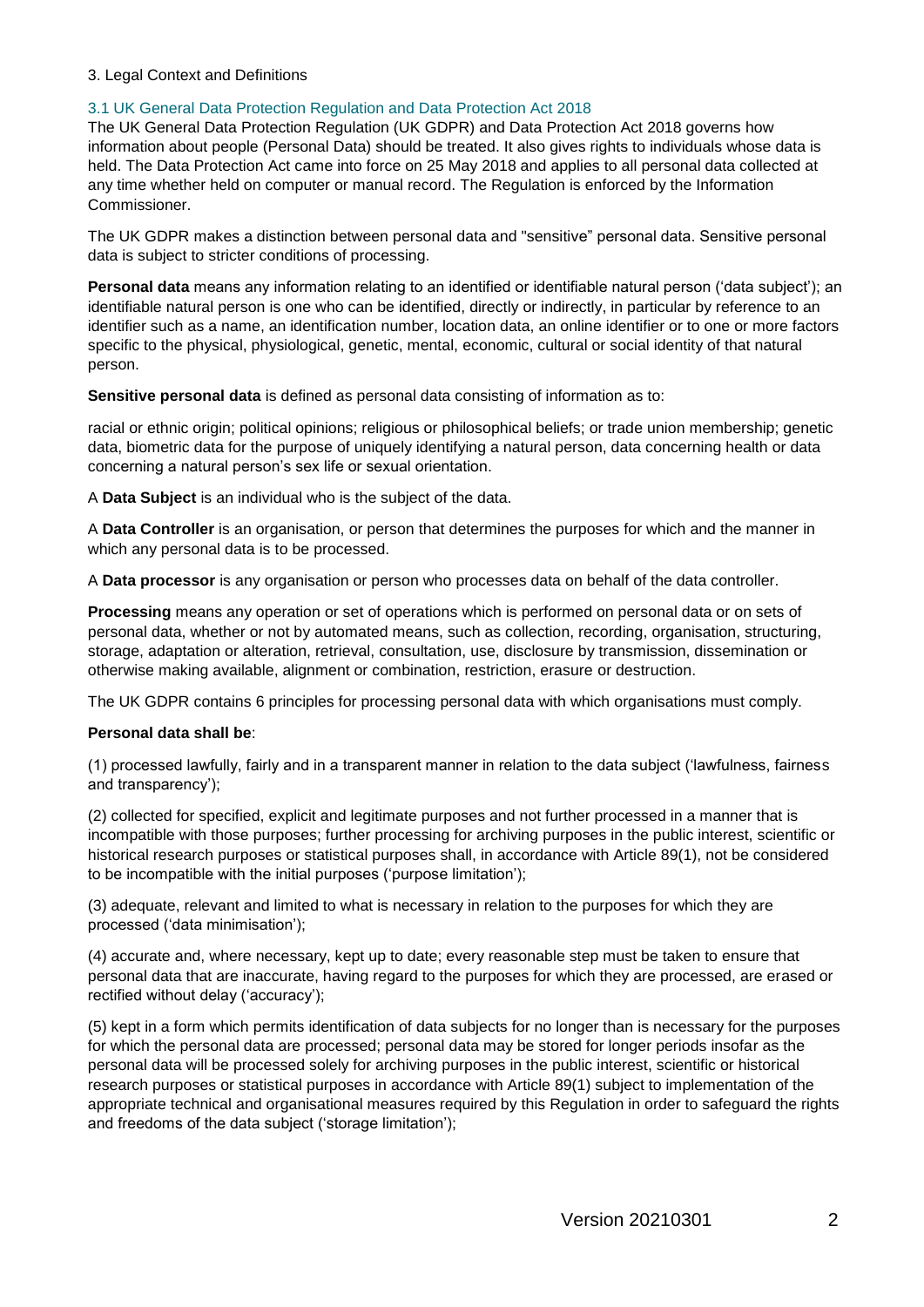(6) processed in a manner that ensures appropriate security of the personal data, including protection against unauthorised or unlawful processing and against accidental loss, destruction or damage, using appropriate technical or organisational measures ('integrity and confidentiality').**Data subject rights** are:

- The right to be informed that processing is being undertaken.
- The right of access to one's personal information.
- The right to rectification for information which is regarded as wrong information.
- The right to erasure in certain circumstances.
- The right to restrict processing in certain circumstances.
- The right to data portability.
- The right to object in certain circumstances.
- The right to have decisions reviewed where they have been made automatically in relation to automated decision making and profiling.

## 4. Scope

## 4.1 Context of this policy

This policy applies to all the staff, contractors and organisations that use personal data in support of their work on behalf of the school.

The policy should be read in conjunction with the Employee Code of Conduct governing the professional conduct and standards of staff.

The policy links with other school policies including Freedom of Information and Information Access Policy, Records Management Policy, ICT Security Policy, Email and Internet Use Policies, Human Resources Policies, Criminal Records Bureau Staff checks (Disclosure and Barring Service) Policy and Procedures. **Iupdate from list on Page 151** 

This policy may be supported by other policies and agreements and information sharing protocols for specific areas of work.

This policy may be supported by procedures and guidance for specific areas of work or specific data protection issues, which can be obtained from the Information Governance intranet site.

This policy replaces the previous data protection policy.

## 4.2 Personal data held

This policy applies to all processing of personal data held by the school. This includes:

- Personal data processed by the school.
- Personal data controlled by the school but processed by another organisation, on the school's behalf (for example private sector contractors; and Service Level Agreements with voluntary sector organisations).
- Personal data processed jointly by the school and its partners

The policy does not cover personal data held by the Local Authority or the Department for Education which are data controllers in their own right.

Personal data held by the school may be held in many forms including:

- database records;
- computer files;
- emails;
- paper files:
- CCTV and video recordings;
- sound recordings;
- photographs:
- microfiche and film;
- website;
- mobile phones.

Data subjects may include: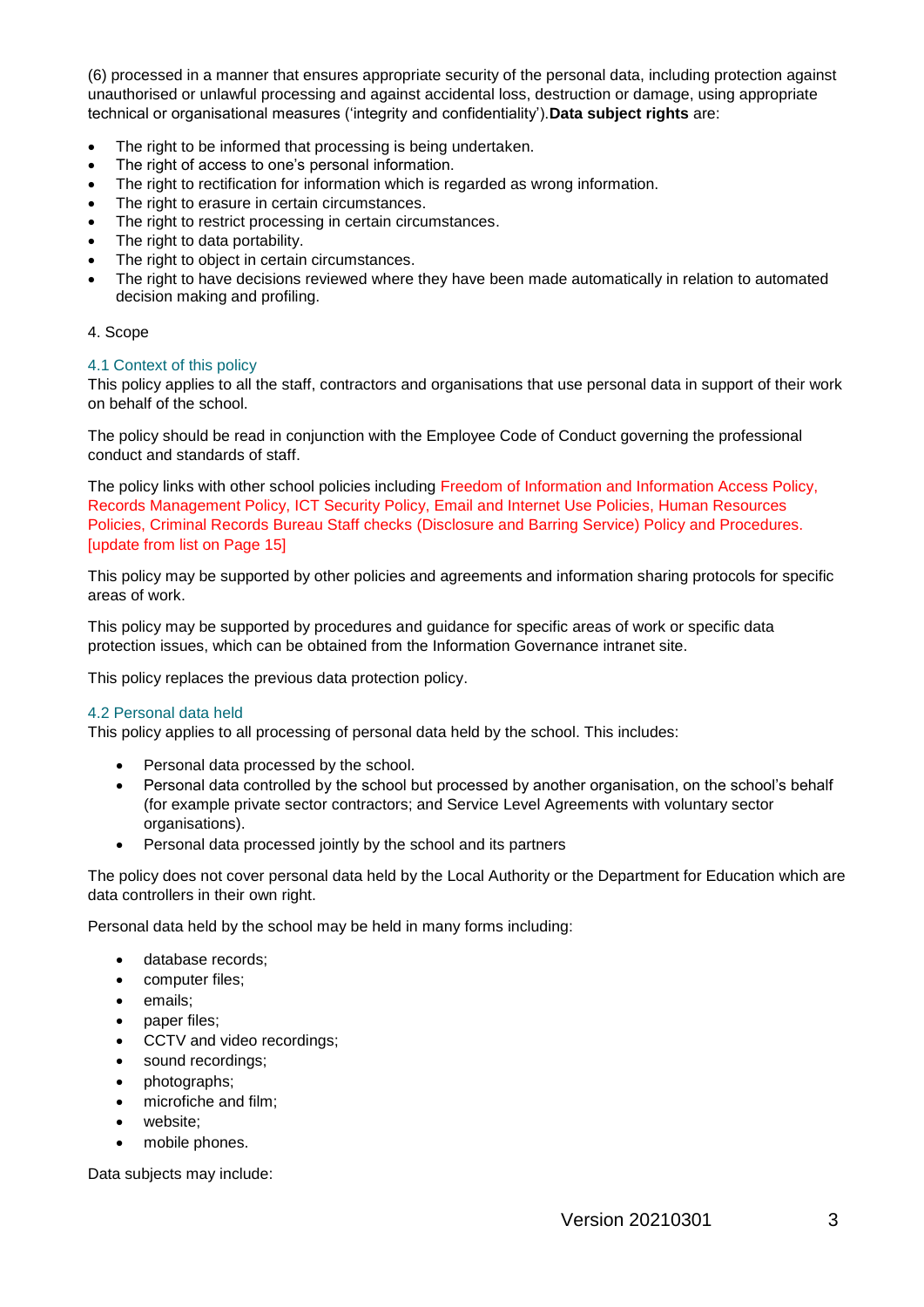- current, past and prospective employees and pupils;
- parents and other pupil or staff contacts;
- suppliers;
- clients:
- customers:
- service users;
- others with whom the school communicates.

## 5. Responsibilities and Penalties

## 5.1 Organisational Responsibilities

St Francis' Catholic Primary School a data controller under the UK General Data Protection Regulation and Data Protection Act 2018.

## 5.2 Individual Responsibilities

Every employee must comply with this policy. Failure to comply with the policy may result in disciplinary action which could include dismissal.

All contractors/ service providers must comply with the policy when using personal data supplied to / held by the school to facilitate the Commissioned Service being provided.

It is a criminal offence to access personal data held by the school for other than school business, or to procure the disclosure of personal data to a third party.

It is a further offence to sell such data.

Employees who access or use personal data held by the school for their own purposes will be in breach of relevant policies of the school, including but not limited to the Employee Code of Conduct, Social Media Policy, ICT Security Policy and subject to disciplinary action, which could include dismissal, and may also face criminal proceedings.

6. Purposes of Processing Personal Data and Fairness

The school will collect and process personal data only to the extent that it is needed to fulfil operational needs or to comply with any legal requirements.

The school will use a condition of processing as detailed in Article 6(1) of the UK GDPR of their personal data:

(a) the data subject has given consent to the processing of his or her personal data for one or more specific purposes;

(b) processing is necessary for the performance of a contract to which the data subject is party or in order to take steps at the request of the data subject prior to entering into a contract;

(c) processing is necessary for compliance with a legal obligation to which the controller is subject; (d) processing is necessary in order to protect the vital interests of the data subject or of another

natural person;

(e) processing is necessary for the performance of a task carried out in the public interest or in the exercise of official authority vested in the controller.

When sensitive data is collected, the school will use a condition of processing as detailed in Article 9 of the UK GDPR. These include protecting the vital interests of the data subject or meeting a legal obligation.

In cases where consent is obtained, the consent must be free and informed and may be changed at any time.

The school will, as far as is practicable, ensure that all individuals whose details are processed are aware of the way in which that information will be held, used and disclosed. Individuals will, where possible, be informed of the likely recipients of the information - whether the recipients are internal or external to the school.

This information will be provided when personal data is first collected, whether written or verbal.

When personal data is to be used for a new purpose then the fairness information will be provided to the data subject again and if necessary a new consent will be sought.

People are free to ask for more details about how their personal data is being used at any time and if unhappy about how their data is used may make a complaint.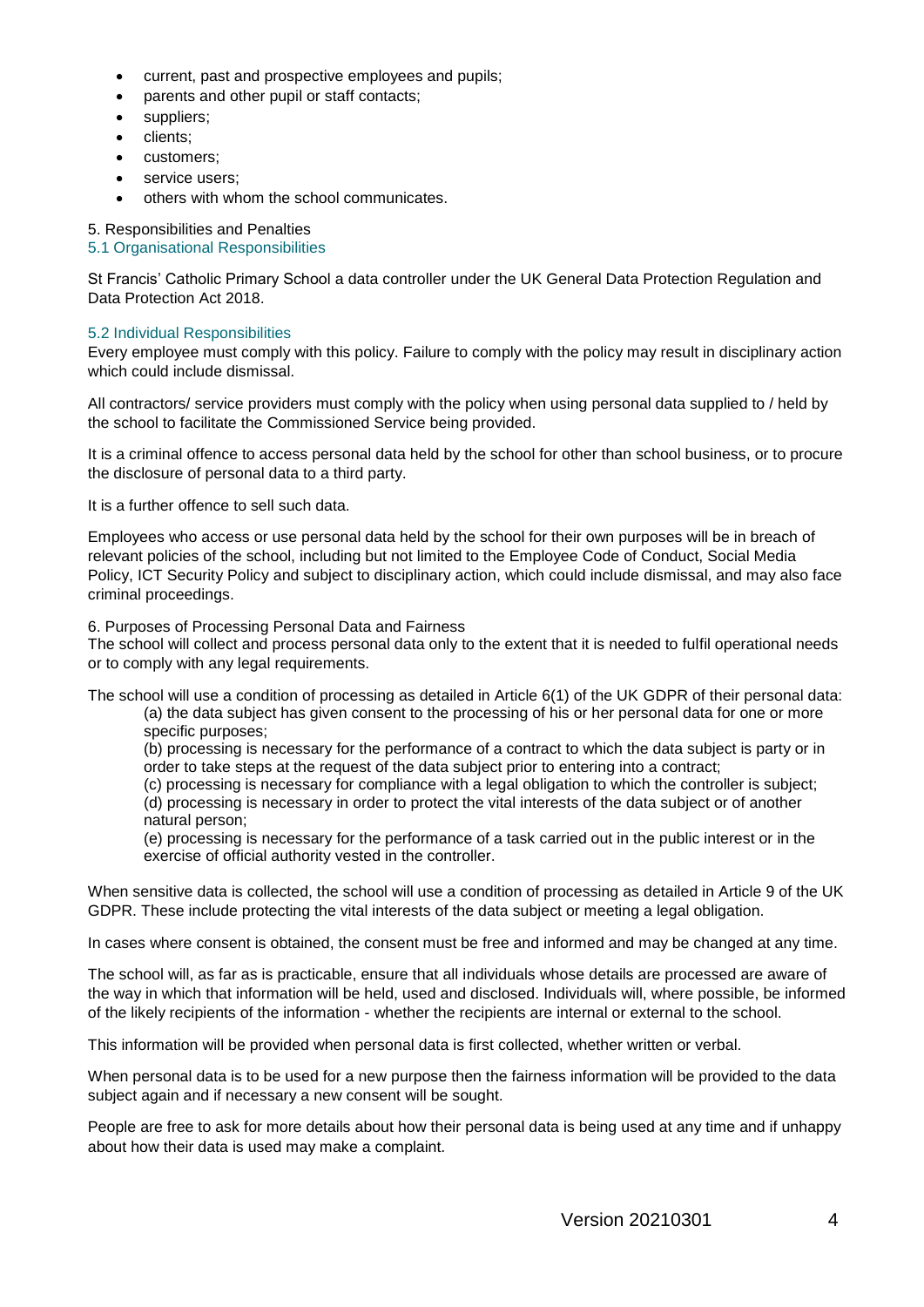Any person whose details (including photographs) are to be included on the school's website will be asked to give written consent. At the time the information is included or collected, all such individuals will be properly informed about the consequences of their data being disseminated worldwide.

In accordance with good practice the school will share information where appropriate in accordance with formal data sharing arrangements and in accordance with the UK GDPR principles.

### 7. Data Quality, Integrity and Retention

Personal data held will be relevant to the stated purpose and adequate but not excessive.

The school will ensure, as far as is practicable, that the information held is accurate and up-to-date.

If personal data is found to be inaccurate, this will be remedied as soon as possible.

Personal information, such as contact details, may be shared within the school where it is necessary to keep records accurate and up-to-date, and in order to provide individuals with a better service.

Records may include professional opinions about individuals but employees will not record any personal opinions about individuals.

The school's use of personal data will comply with the Records Management Policy and Retention Schedules covering every type of school record.

Information will only be held for as long as is necessary after which the details will normally be deleted. Where details of individuals are stored for long-term archive or historical reasons, and where it is necessary to retain the personal detail within the records, it will be done within the requirements of the legislation.

Redundant personal data will be destroyed using the school's procedure for disposal of confidential waste and in accordance with retention schedules.

#### 8. Security

Any inappropriate, unauthorised access of data, use or misuse of data or failure to comply with ICT security arrangements and policies may result in disciplinary action, including dismissal.

The school will implement appropriate technical and organisational security measures so that unauthorised staff and other individuals are prevented from gaining access to personal information.

An employee must only access personal data they need to use as part of their job. Inappropriate or unauthorised access may result in disciplinary action, including dismissal and criminal prosecution.

The school has an ICT Security Policy which applies to electronic systems containing personal data.

All data breaches (however minor) should be reported via the process detailed in the Information Security Incident procedures.

All staff within the school will take steps to ensure that personal data is kept secure at all times against unauthorised or unlawful loss or disclosure.

Manual files and other records or documents containing personal/sensitive data will be kept in a secure environment and accessed on a need-to-know basis only.

Personal data held on computers and computer systems will be installed with user-profile type password controls, encryption and where necessary, audit and access trails to establish that each user is fully authorised. Personal data should not be held on unencrypted electronic devices.

Security arrangements will be reviewed regularly, any reported breaches or potential weaknesses will be investigated and, where necessary, further or alternative measures will be introduced to secure the data.

Employees who process personal data out of the school (e.g. on another site, at home) can only do this with the express consent of their Head teacher. Access to personal data outside of the school should not be attempted using unsecured access systems (this includes via mobile networks outside of UK unless the network has been checked in advance to be compliant under data protection law).

System testing will only be carried out using personal data where sufficient safeguards are in place and will not be undertaken on live databases accessing live personal sensitive data.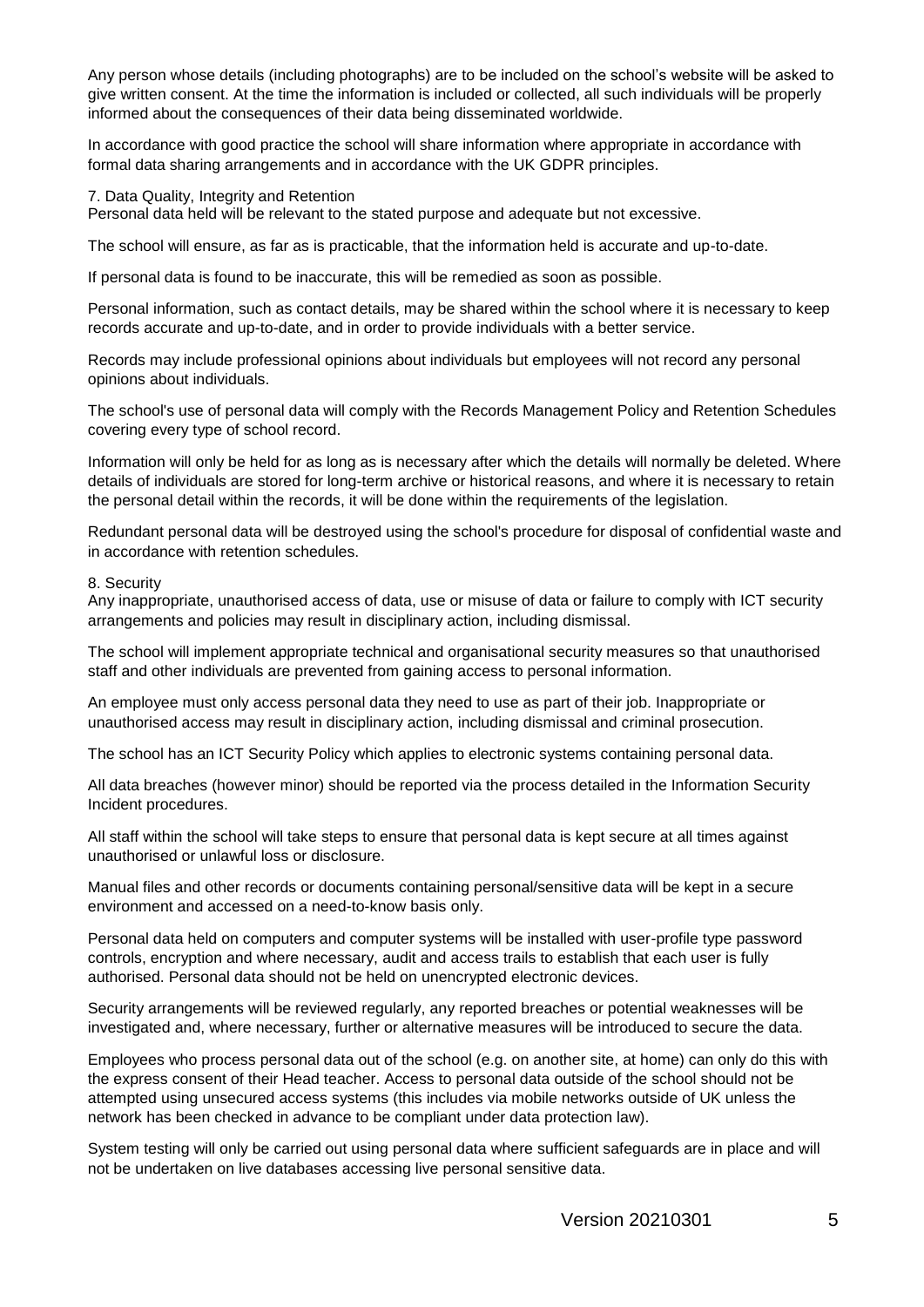Personal data will not be transferred outside the United Kingdom without the approval of the data controller.

9. Data Subjects Rights

The school will ensure that the rights of people about whom the information is held can be fully exercised under the Regulation.

The school will provide individuals with a copy of the information held about them within one month of receiving a request (subject access). This period may be extended by two further months where necessary, taking into account the complexity and number of the requests.

On receiving a request for subject access the school will check and require evidence of the identity of the individual and any further information required to isolate the records of that individual.

Where a subject access request has a broad scope, the school may ask for more details from the data subject in order to locate the information that is of particular interest.

Where a large volume of information is held, the school may seek to make the information available in ways other than providing a copy. This could include arranging an appointment for the data to be inspected within the school.

In addition to the personal data itself, the individual will be provided with any supporting information that is needed to understand the data held, and the processing of it.

Where information located as part of a subject access request contains personal data about a third party, information will not be released unless the requirements set out in section 10.1 are met.

The introduction of the right of access to non-personal information held by the school under the Freedom of Information Act 2000 may also need to be considered. This is because some requests may be for a combination of personal and non-personal information.

The school has a Subject Access Form for Applicants and a Subject Access Procedure for staff receiving requests to follow.

The school will comply immediately with a request from an individual to cease sending them marketing or consultation information.

Requests from individuals to correct, rectify, block, or erase information that they regard as wrong information or to stop processing that is causing damage or distress will be considered by the school on a case by case basis. The individual concerned will be fully informed of the resulting decision and the reasons for it. Legal advice will be sought by the school should a request not be supported, or if considered sensitive/complex before coming to a decision.

An individual wishing to exercise any of their rights under the UK GDPR should put their request in writing to the school.

All subject access requests received will be recorded for monitoring and reporting purposes.

## 10. Disclosure and Sharing

## 10.1 Third party access to information

Where a request for personal data is made by a third party on behalf of the data subject it shall be treated as a subject access request. Evidence is required that the third party is entitled to act in this way, such as a written statement from the data subject or an enduring power of attorney. Appropriate professionals may need to be consulted before a decision to release the personal data is made.

Occasionally third party information may form part of the data extracted in response to a subject access request. In deciding whether to release this information, the school will consider the following:

- any duty of confidentiality owed to the third party;
- attempts to get consent from the third party;
- any express refusal of consent from the third party:
- the third party's expectations with respect to that data.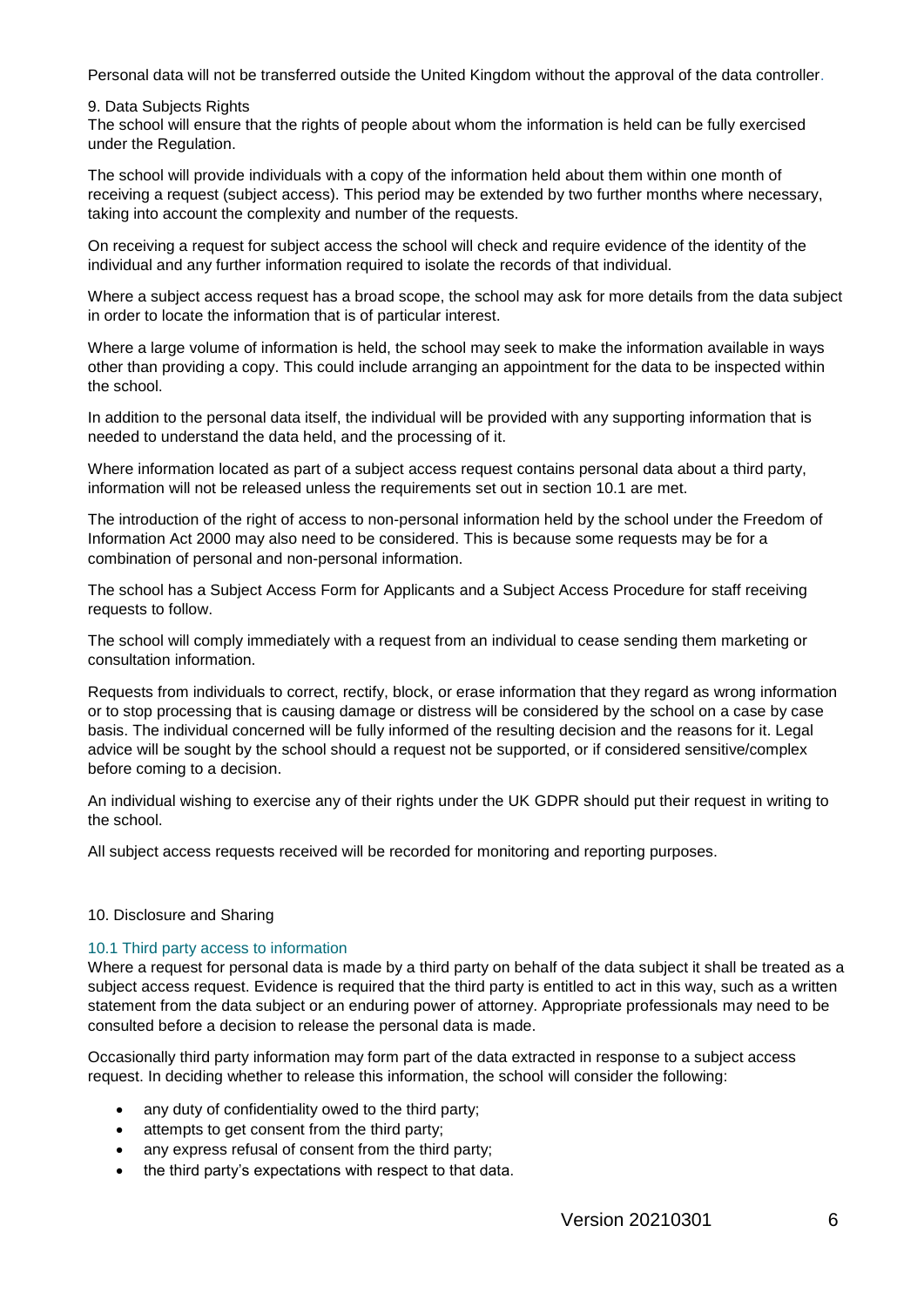When a request for personal data is made by a third party and not on behalf of the data subject, the school shall consider the request under Freedom of Information as well as UK GDPR. It shall consider whether releasing the personal data would breach any of the Data Protection principles and in particular whether any exemptions under UK GDPR apply. Personal information will not be shared with third parties unless specifically allowed for in law and justified in the specific situation.

The Freedom of Information publication scheme deals with requests for information about third parties, and information will be withheld where disclosing it would breach any of the Data Protection principles. Where a requester does not state a specific reason for requesting the information then the FOI policy should be followed. A response to a FOI request must not take into account the reasons behind the request.

When there is a specific reason for requesting the information, an exemption under UK GDPR may apply. Examples are where information is required for the prevention or detection of crime, apprehension or prosecution of offenders or assessment or collection of tax.

If an appropriate exemption under UK GDPR does apply so that the Data Protection principles will not be breached, the school will usually comply with the request. However, without a Court Order there is no obligation on the school to disclose the information.

Where the school is not convinced that the third party has entitlement to the personal data, or that any exemptions under UK GDPR apply, and that releasing information would breach the Data Protection principles, the personal data will be withheld and only released on presentation of a Court Order.

## 10.2 Information sharing

The school promotes information sharing where it is in the best interests of the data subject. However, personal sensitive data will not be shared unless it is in connection with the primary purpose for which the information was collected, or the data subject has explicitly given their permission for the information to be shared for this purpose, or another legal provision (UK GDPR exemption exists) to allow the sharing such information.

The school will ensure that supporting processes and documentation are made available to professionals so that they understand how to share information safely and lawfully.

Where an employee acting in good faith has shared information in accordance with these supporting processes and documentation, they shall not normally be subject to disciplinary action under section 5.2, hereof.

Sharing large sets of information, or recurrent regular sharing shall be carried out under written agreement to ensure the continued compliance with the UK GDPR and that additional safeguards can be considered and put in place.

## 10.3 Contractual and partnership arrangements

When the school enters contractual or partnership arrangements which involve the processing of personal data, a written agreement will specify which party is data controller or whether there are joint data controller arrangements. Where a third party is processing personal data and information on behalf of the school, a written contract will be put in place. Specific care will be taken in respect of services provided online and via 'the cloud'.

Where the school remains as data controller, it will take steps to ensure that the processing by its contractors and sub-contractors will comply with UK GDPR. Contractors will not be able to sub-contract data processing without the explicit written permission of the school. Staff will take reasonable steps to ensure that data processing by third parties is regularly monitored to ensure UK GDPR requirements are being met.

Where the parties are data controllers jointly or in common, the school will liaise with the other party to ensure that all processing complies with UK GDPR. The responsibilities of each data controller should be expressly and clearly laid out.

All contractors who are users of personal information supplied by the school will be required to confirm that they will abide by the requirements of the Regulation to the same standard as the school with regard to information supplied by the school. Staff should obtain advice from legal services as necessary.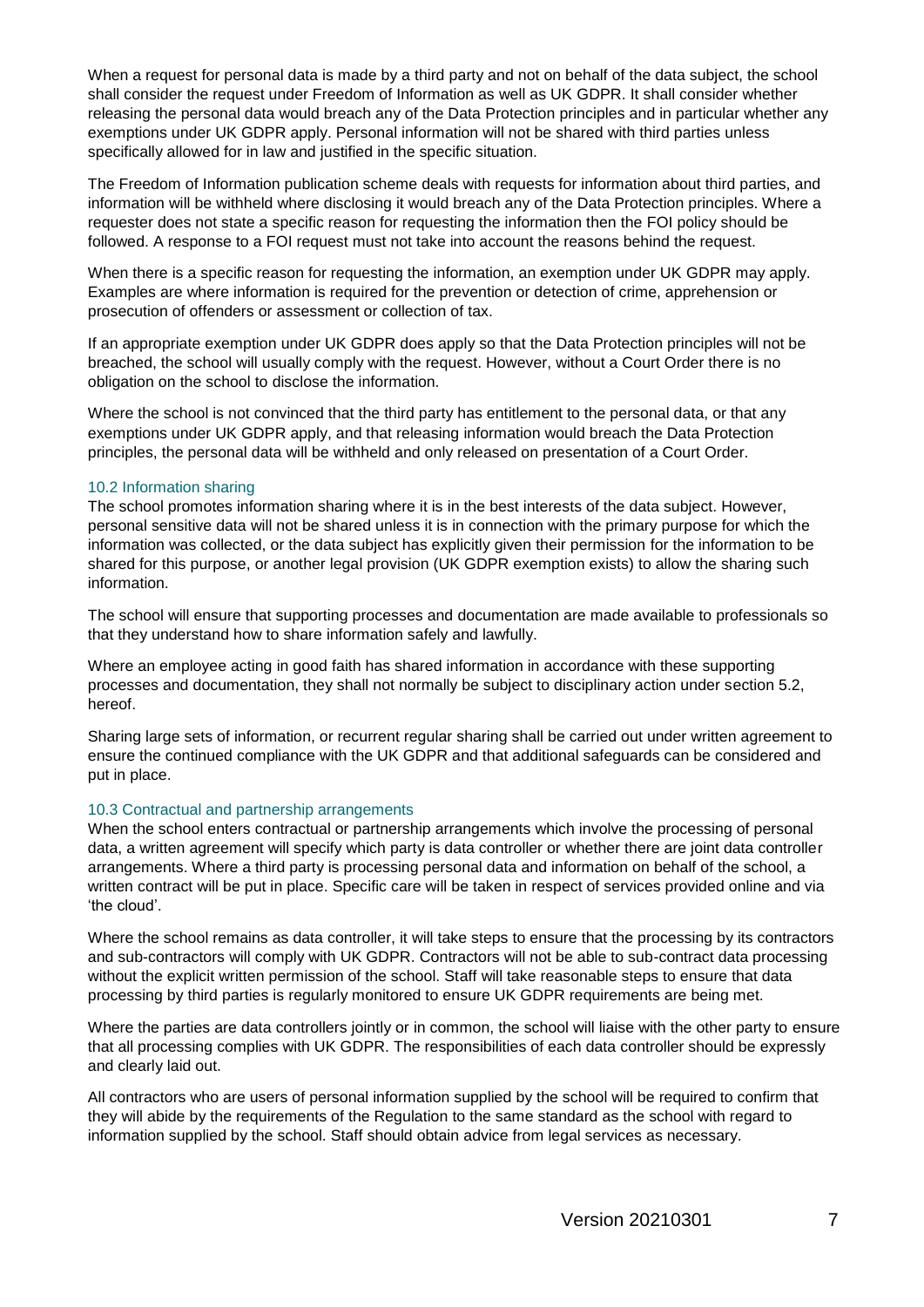All contractors, consultants, partners or agents of the school must ensure that they, and all of their staff who have access to personal data held or processed for or on behalf of the school, are aware of this policy and are fully trained in and are aware of their duties and responsibilities under the Regulation. Any breach of any provision of the Regulation will be deemed as being a breach of the contract between the school and that individual, company, partner or firm. The school shall take reasonable steps to ensure regular monitoring of contracts and specifically the security of data being processed on its behalf.

Any observed or suspected security incidents or security concerns should be reported to the school.

All contractors, consultants, partners or agents of the school must allow data protection audits by the school of data held on its behalf if requested in line with these contractual arrangements.

All contractors, consultants, partners or agents of the school must indemnify the school against any prosecutions, claims, proceedings, actions or payments of compensation or damages, without limitation.

11. Notification

The school has a notification registered with the Information Commissioner under registration number [insert registration number here].

12. Subject Access Requests and Data Protection Complaints Subject access requests and data protection complaints should be addressed to

The Business Manager (office@stfrancispri.org)

Complaints about the school's processing of personal data and rights under the UK General Data Protection Regulation will be dealt with in accordance with this Policy. Complaints will be fully dealt with after a formal review.

Individuals have a right to request that the Information Commissioner make an assessment of compliance of particular circumstances with the UK General Data Protection Regulation. If individuals are not happy about how we have handled their information they can contact the ICO via the following means:

Sent to:

Customer Contact Information Commissioner's Office, Wycliffe House, Water Lane, Wilmslow, Cheshire, SK9 5AF

Alternatively visit their website - www.ico.gov.uk or contact them by phone on 03031231113

The school will respond promptly and fully to any request for information about data protection compliance made by the Information Commissioner.

The school will comply with any Information Commissioner Information Notice (to provide answers and information to the Commissioner) or Enforcement Notice (for failure to provide answers or information or for a breach of the Act) sent to the school by the Information Commissioner. The Commissioner can also carry out audits, prosecute individuals and organisations and report concerns to parliament.

13. Implementation

The responsibility for implementation of this policy rests with the school.

The school will ensure that:

- Everyone managing and/or handling personal information understands that they are contractually responsible for following good data protection practice.
- Everyone managing and/or handling personal information is appropriately trained to do so.
- Everyone managing and/or handling personal information is appropriately supervised.
- Anyone wanting to make enquiries about handling personal information, whether a member of staff or a member of the public, is given advice as necessary.